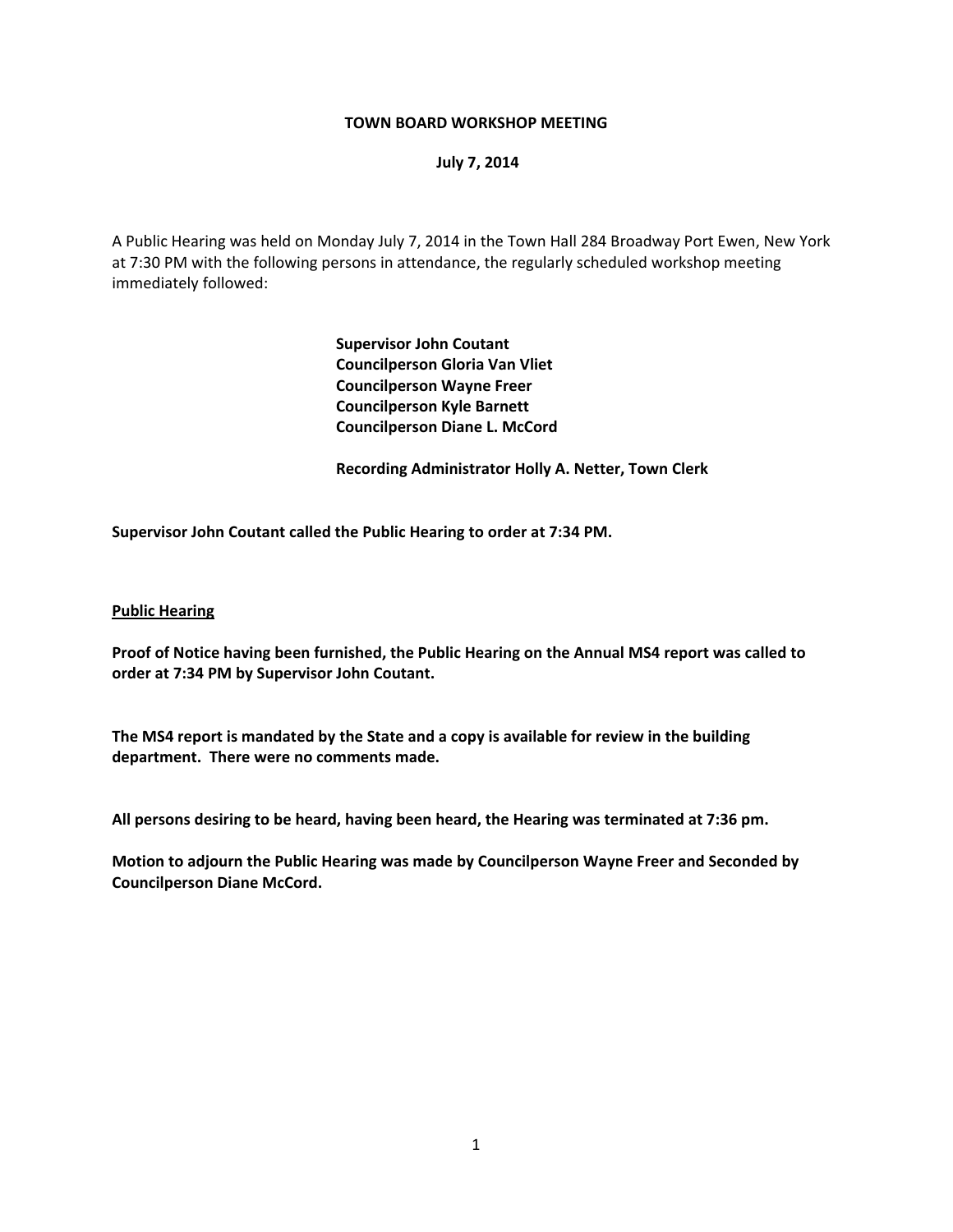# **Workshop Meeting**

### **Supervisor John Coutant called the workshop meeting to order at 7:37 PM.**

### **Public Commen**t:

Keith Lewis of 35 Rifton Terrace, discussed the boarding house located at 15 Rifton Terrace. Mr. Lewis has done some research and found the boarding house does not have a permit to operate, it expired in 1973. He feels no one gets to avoid regulations and responsibilities; failure to live up to live up to the responsibilities has lead to a worsening situation. Eli Melamud, is the owner of the boarding house. He believes Mr. Melamud feels he is doing the community a favor by providing housing to people in need, and everyone can appreciate that. However, the neighbors agree there needs to be better screening of the boarders. There has been sex offenders allowed in the home while the school bus stop is located in front of the property. Neighbors report the boarding house has been surrounded by Police at times. EMS will not answer a call without police presence. A house manager currently lives at the boarding house however, does not seem to be helping matters. There seems to be more violence and the neighborhood is less safe. The neighbors feel that their safety and quality of life are in jeopardy.

Supervisor Coutant said he recalled the original application from 1973 and the Town did allow an Adult boarding home. In 1973 Mr. Melamud was not the owner. An operating permit was to be renewed annually. The permit has only been renewed once. There have not been any issues with the property when the Building and Fire Inspections have been done.

Supervisor Coutant believes Mr. Melamud will need to come back to the Planning Board with a site plan. The original permit allowed for 9 boarders. Bill Barnes, prior Building inspector allowed it to go from 9 – 12 people. Diane Makin ‐ Ross said at one point Mr. Melamud had so many people living in the boarding home that he allowed a man and his son to pitch a tent.

Fred Zimmer of the Planning Board was also in attendance. Mr. Melamud had attended the pre submission meeting on July  $1<sup>st</sup>$  and was placed on the agenda for the July  $9<sup>th</sup>$  Planning Board meeting. The following residents of Rifton Terrace attended to express their concerns Michale Ankrom, Janet Hoye, Missy Harjes, Mike Santoro, Riane Makin – Ross, Keith and Lisa Lewis, Geoffrey Abdallah.

Janet Hoye said she has lived on Rifton Terrace for 17 years and had worked in NYC for a not for profit agency. She fully understands the need for people to have an affordable safe environment so they can move forward and better their lives. Over the years the residents have invited Mr. Melamud to meeting in an attempt to handle matters in a neighborly fashion. The residents of Rifton Terrace feel they have been understanding in the past, however there has been a change in the quality of people who are being allowed to live there over the past few years.

Michael Santoro gave a copy of a letter with reports attached from the Ulster County Sherriffs's office to Supervisor Coutant regarding the calls made at 15 Rifton Terrace. There have also been calls made by the State Police but those records were not available.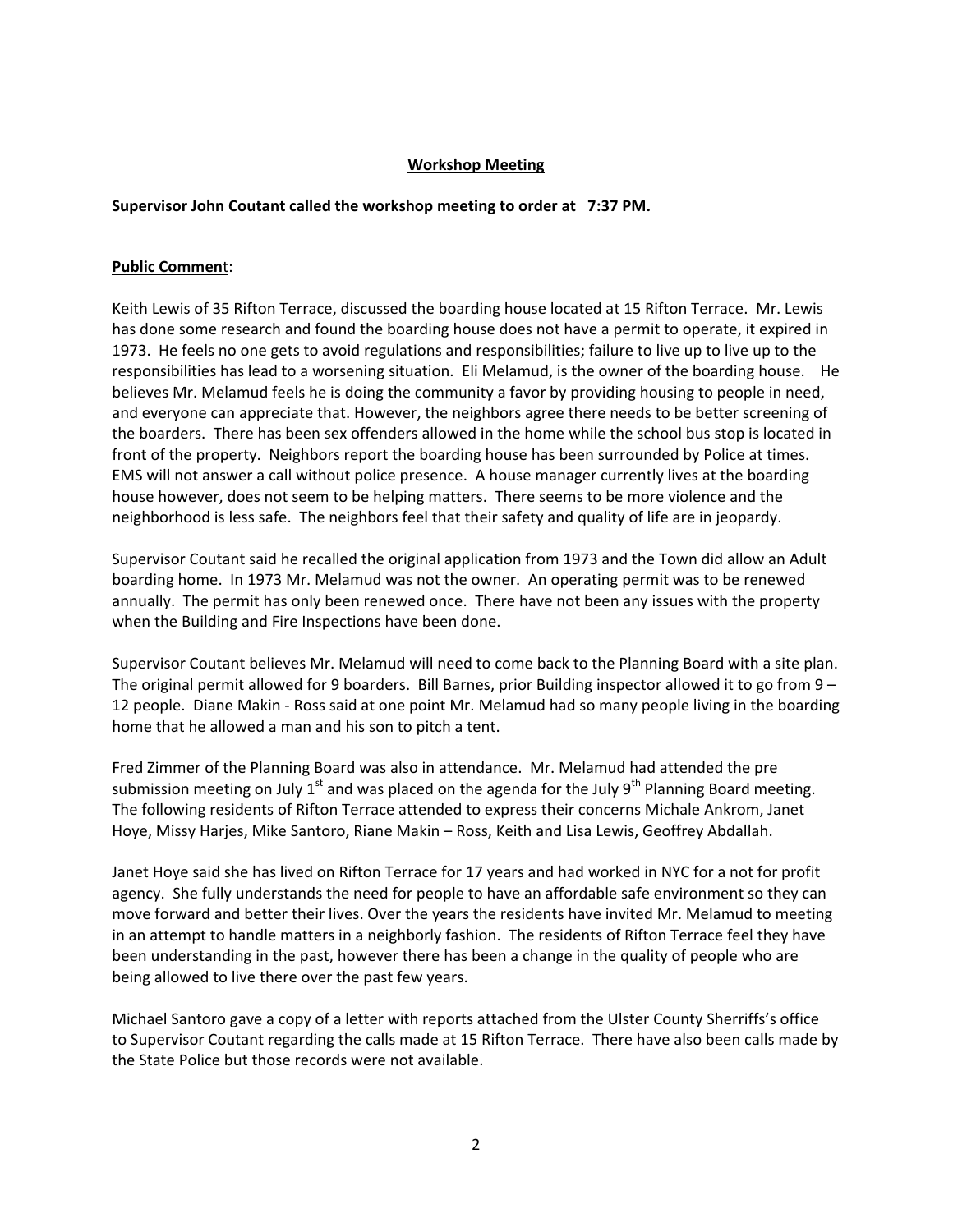The Planning Board and Town Board consider this a very serious issue. They will research the situation. The Board appreciates everyone bringing this matter to their attention. The Board asked if it was possible to have the name, address and phone numbers of a few neighbors. The Board will keep those individuals informed and they will share the information with their fellow neighbors. Councilperson Freer stressed if anyone sees something, say something and call somebody. Illegal activity should be reported to State Police or Sheriffs Dept. if it is an immediate problem call 911. Supervisor Coutant gave the residents his cell number if there was something they feel he should know about.

Michael Withall and Samantha Jones from 1688 Route 213, Rifton came to the workshop meeting to find out how to go about getting the speed limit on 213 reduced to 30 MPH. They share a driveway with Coffee Systems which is a blind driveway. Supervisor Coutant said 213 is a State Road and unfortunately, unless there is a history of accidents, the State is not usually inclined to reduce the speed. The Board also suggested they ask for a BLIND DRIVEWAY or CHILDREN AT PLAY sign from the State to help with the entry and exit from the driveway. Supervisor Coutant offered to write a letter to the state and suggested the neighbors in that area do the same. Councilperson Freer suggested the letters go to the local engineer in Poughkeepsie (Burnett Blvd).

# **Randolph Horner – Solar Project**

Randolph Horner, Esopus Solar Project Manager stated; " we are closing in on a final contract with our vendor." When the contract is reviewed by the Board and the Town Attorney Paul Keller; they will be prepared to pay over the project develop money that has been part of this procurement process from the beginning which will defray our town costs of the electrical interconnection study and the environmental clearance. He appreciates the support this project has received from the Board.

Supervisor Coutant asked Mr. Horner about the selection of the solar panels. Since the beginning of the project the town has always been concerned with making sure the panels were made in the USA. The panels will be made in the USA however, the solar manufacturing company we have here in town, does not make the type of panels needed for this landfill project. The company's specialty is designed to work with white roofs which do not pertain to this project and Mr. Horner will keep the company in mind for future projects in the Ulster County area that may be able to utilize that panel. Start date is expected to be early fall. The EPA has been advocating across the nation to utilize closed landfills to house solar arrays. The EPA paid a visit to the Town of Esopus to see what has already been accomplished here and to view the future site at our landfill.

# **Kurt Dankelman – U.C. Resource Recovery Update**

As discussed in the prior workshop meeting, Ulster County Resource Recovery Agency (RRA) is looking for municipalities to renew their 10 year Solid Waste Management Agreement contracts which will expire December 31, 2014. Supervisor Coutant was notified the Agency will continue to service the municipalities after the contract ends on December 31, 2014 through June 30, 2015 to give the municipalities additional time to explore the options that the town has and if the town wants to continue to deal with the RRA. Pull charges and tipping fees will remain the same through June 2015. No new boxes or roll‐off trucks will be purchased between now and June 30, 2015 and a rental fee will not be charged. Mr. Dankelman and Supervisor Coutant will continue to research the options to determine the most economical way to deal with the contract.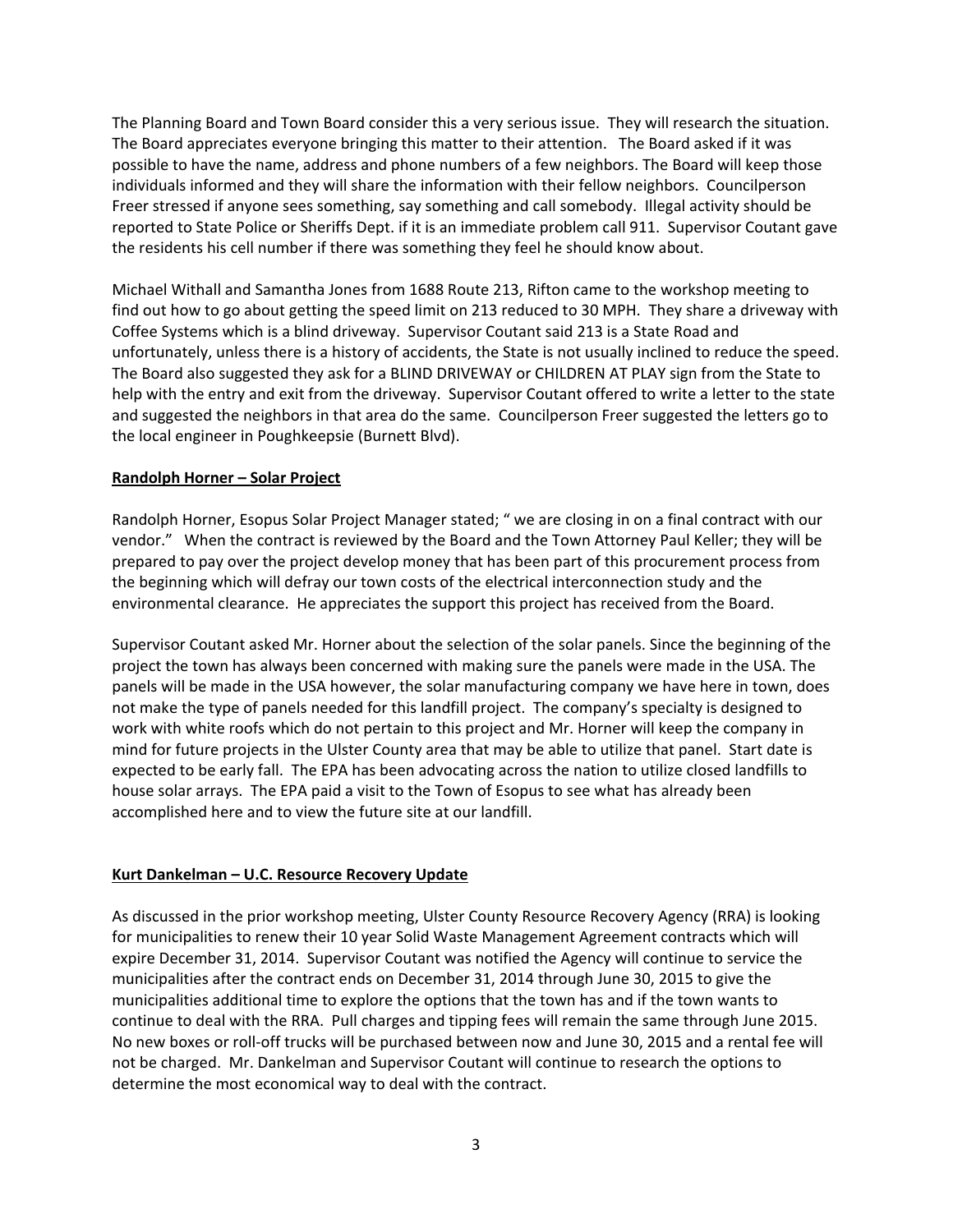# **Kurt Dankelman – Storm Damage Update**

The scale at the transfer station was hit by lightning. The scale company will be coming to assess the damage.

# **Mike Cafaldo – Storm Damage Update**

Highway Superintendent Mike Cafaldo shared pictures of damage sustained throughout the town from the recent storm. Major damage occurred on Swartekill Road, Floyd Ackert Road and Vanderwater Road had a mudslide. According to the rain gage we received 4 inches in 1 hour in the Esopus area. We also had many trees and branches come down. Supervisor Cafaldo said the employees from the Highway department worked from 5 pm – 12 pm and came back in on July  $4^{th}$  to make sure the roads were open. Supervisor Coutant informed the Board there was damage at Freer Park and the other parks were also hit hard by the storm.

# **U.C. Election Expense Takeover**

Resolution No. 224, Authorizing Ulster County to Pay for the Cost of Election Expenses is being proposed by the Ulster County Legislature on July 15, 2014. John R. Parete, Chairman, Ulster County Legislature, had sent an email to all Supervisors notifying them of this Resolution which was to be introduced at the July 15<sup>th</sup> meeting. Chairman Parete believes there would be a tremendous and positive effect on the Town's budget if the resolution passes. He encouraged the Supervisors to reach out to our County Legislators and County Executives to speak in favor of Resolution No. 224. Supervisor James Quigley from the Town of Ulster has encouraged every Town Board in Ulster County to put together a resolution to make a statement of their Town's position. Supervisor Coutant asked the board to look over the sample resolution Supervisor Quigley provided and give input as to how they would like to proceed. The discussion will continue at the next workshop meeting.

# **NIMS Training**

NIMS 700 introductory training will be offered by Councilperson Wayne Freer on Tuesday July 8, 2014 at 12pm. All members of the Board are required to have the NIMS Certification to ensure eligibility for FEMA money and future grants. If Highway and Water/Sewer personnel are unable to make the class, they will have the option of taking the course online or a separate training class will need to be rescheduled for them so we are in compliance. There are many levels of NIMS training. The title of the individual depicts the levels of training that are required. The Ulster County Town Clerk's/ Tax Collectors Association will be hosting the next level of training here at the Town of Esopus on July  $10^{th}$  from 10pm-2pm.

# **Halstead – Connelly**

Allen and Darlene Halstead of 110 Second Street Connelly, NY had issued a letter to the Town Board asking for the Town Board to look into a matter they were having with the Building Department and the issuance of a C.O. for their property. The Supervisor made the Board aware the C.O. has been issued. As the applications come before the building inspector he needs to look at each application separately